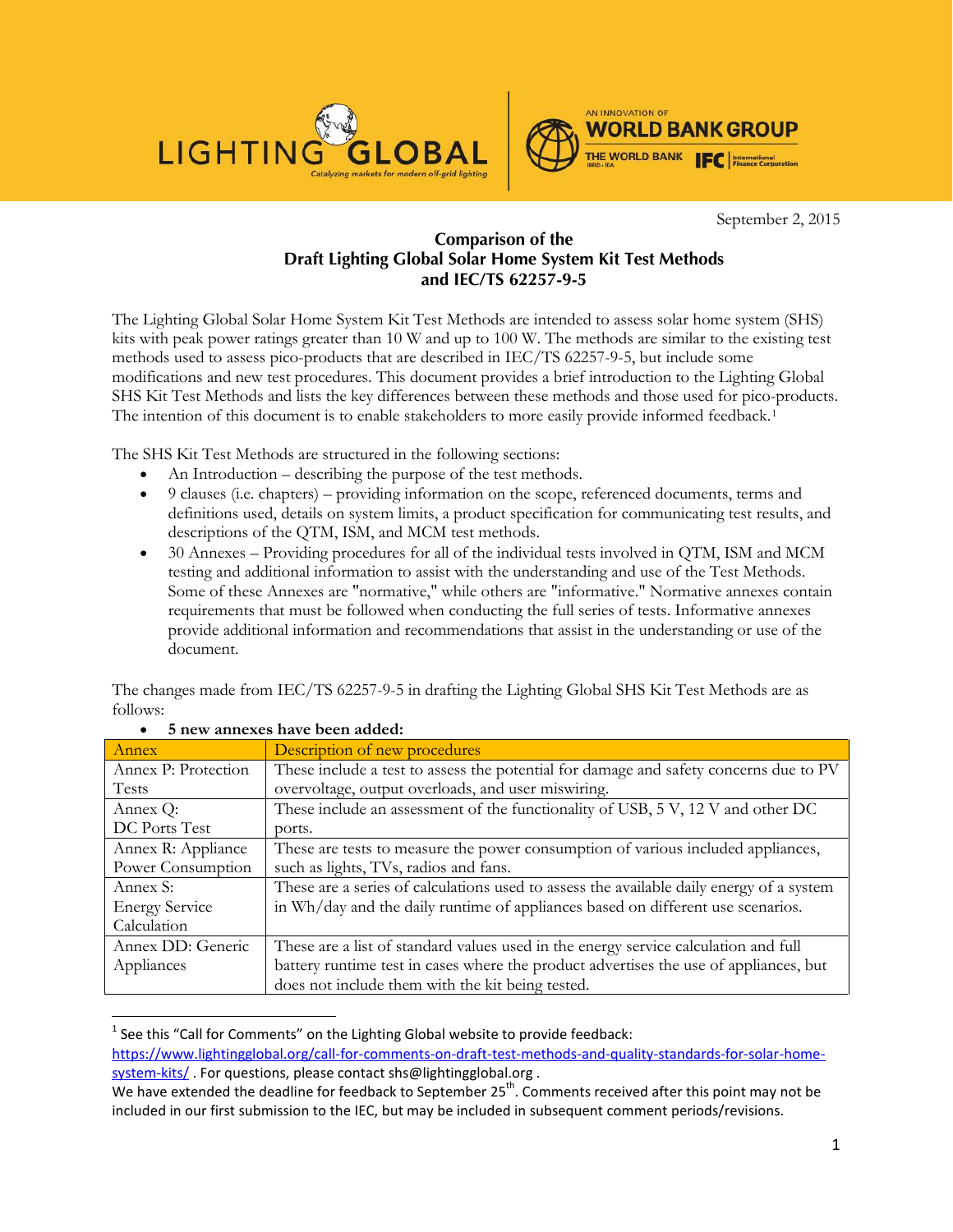



## • **Annexes from IEC/TS 62257-9-5 have been edited as follows[2:](#page-1-0)**

| Annex                                                                                                                                                                                                                                  | Description of change                                                                                                                                                                                      |  |
|----------------------------------------------------------------------------------------------------------------------------------------------------------------------------------------------------------------------------------------|------------------------------------------------------------------------------------------------------------------------------------------------------------------------------------------------------------|--|
| Clauses 1-9 and Annexes A-E                                                                                                                                                                                                            | Included eligibility criteria for SHS kits.<br>Changed sample size to 4 for QTM tests with notes on how many<br>of each component needs to be sampled.                                                     |  |
|                                                                                                                                                                                                                                        | Added aspects, tests, and definitions to match the new annexes.<br>Updated example Quality Standards and Spec Sheet to match the<br>current version of each.                                               |  |
| Annex F:<br>Visual Screening                                                                                                                                                                                                           | Adjusted to inspect appliances, cables, ports, and to report IP<br>categories on a component basis rather than for the full system.                                                                        |  |
| Annex G:<br>Sample Prep                                                                                                                                                                                                                | Included appliances and recommended wire sizes to be used for<br>$\bullet$<br>testing based on maximum current.                                                                                            |  |
| Annex H:<br>Supplied "standard operating voltages" for different battery<br>٠<br>Power Supply Set-up<br>chemistries for use during system tests.<br>Defined "typical port voltage" for use if testing a single appliance at<br>a time. |                                                                                                                                                                                                            |  |
| Annex I:<br>PV module IV characteristics                                                                                                                                                                                               | Allowed the use of data from IEC 61215. Included methods to<br>measure IV curves using indoor equipment.                                                                                                   |  |
| Annexes J and K: Battery test<br>and Battery Testing<br><b>Recommended Practices</b>                                                                                                                                                   | Included instructions for testing flooded lead-acid batteries.<br>$\bullet$                                                                                                                                |  |
| Annex L:<br>Charge Controller Behaviour                                                                                                                                                                                                | Required that PV modules be plugged in during the standby loss<br>test.                                                                                                                                    |  |
| Annex M:<br>Full Battery Run Time Test                                                                                                                                                                                                 | Rather than testing two lighting settings, the test is now designed to<br>conduct one test of the FBRT with only the lights plugged in and a<br>second test with a higher-power drawing set of appliances. |  |

<span id="page-1-0"></span> $2$  Some of the annexes have been rearranged, added or deleted, so annex letters do not necessarily correspond between the two documents. The Annex letters listed correspond to the annexes in the Lighting Global SHS Kit Test Methods.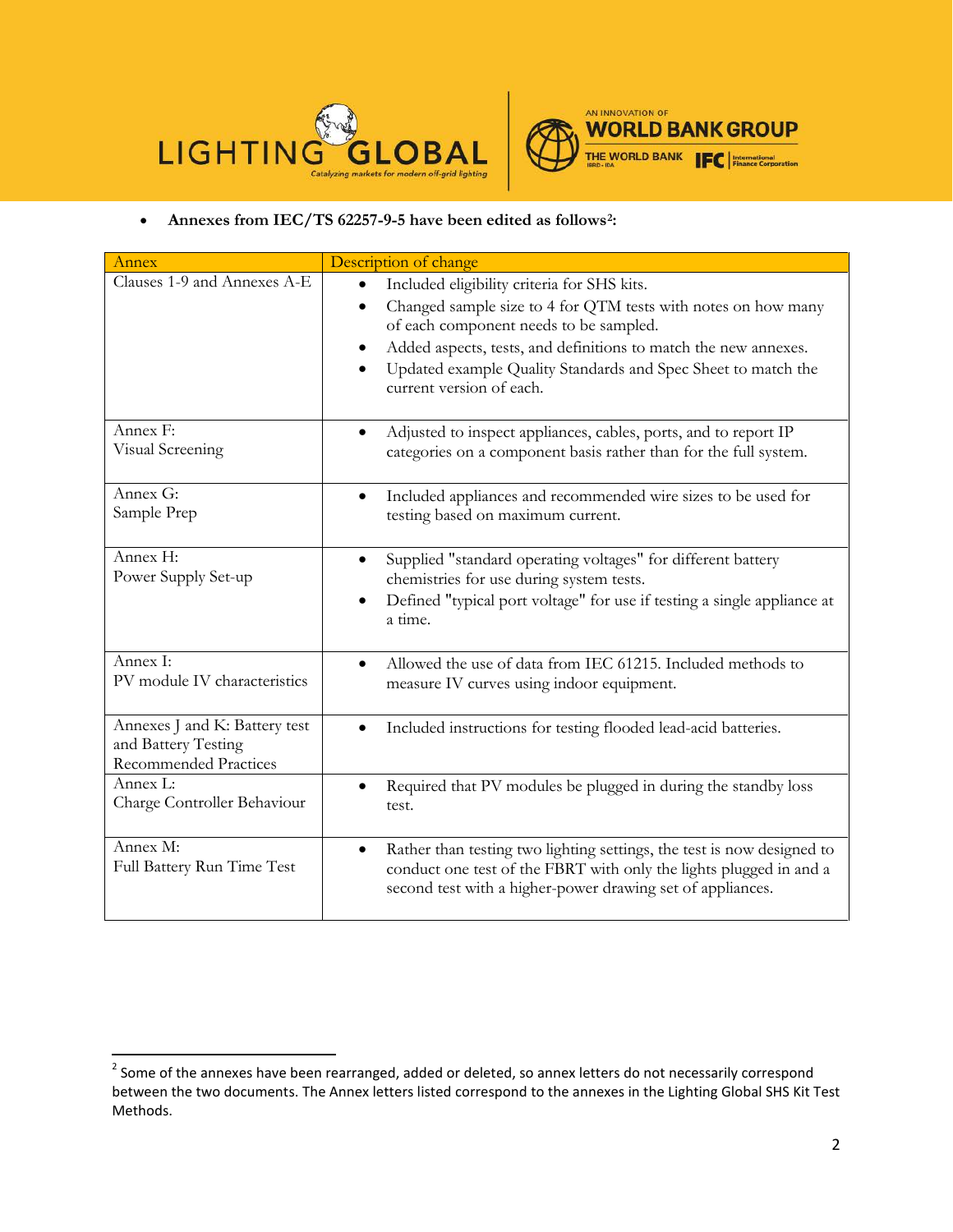



| Annex                                               | Description of change                                                                                                                                                                                                                                                                  |
|-----------------------------------------------------|----------------------------------------------------------------------------------------------------------------------------------------------------------------------------------------------------------------------------------------------------------------------------------------|
| Annex U:<br>Lumen Maintenance                       | Changed to allow the use of LM80 data as a substitute for the full<br>$2000$ hour test.<br>Changed to only require the testing of one of each identical light<br>$\bullet$<br>point (i.e. four samples of each non-identical light point would be<br>measured).                        |
| Annex V:<br>Light Output Test                       | Changed to only require the testing of one of each identical light<br>point (i.e. four samples of each non-identical light point would be<br>measured).<br>Changed to use the "standard operating voltage" or "typical port<br>voltage" rather than the average voltage from the FBRT. |
| Annex W:<br>Light Distribution                      | Changed to only require measurement of the full-width half max<br>angle, and only require measurement of one sample of each non-<br>identical light point.                                                                                                                             |
| Annex X:<br>Mechanical Durability                   | Changed requirements based on component type.<br>Changed to only require testing 100 cycles for switches and<br>connectors that are meant to be used only during initial installation.                                                                                                 |
| Annexes Y and Z:<br><b>Ingress Protection Tests</b> | Changed requirements to be based on component type.                                                                                                                                                                                                                                    |

- **Removed 6 Annexes:** The Grid Charge Test, Electromechanical Charge Test, Example Test Report Templates, Photometer Box for Relative Luminous Flux, Photometer Tube for Relative Luminous Flux, and Field Testing Methods Annexes were removed (Annexes O, P, S, Y, Z and AA of IEC/TS 62257-9-5).
- Additionally, in June 2014, we proposed a number of changes to IEC/TS 62257-9-5 which are still under review by the IEC committee, but will likely be included in an upcoming revision. We have included all of the relevant changes from this list in the draft Lighting Global SHS Kits Test Methods. The three most significant revisions are listed below, while the full list of revisions submitted to the IEC are presented in the [Call for comments on IEC Technical Specification 62257-](https://www.lightingglobal.org/wp-content/uploads/2013/12/LG_IEC62257-9-5_UpdateMemo_finalv2.pdf) 9-5 ed2.0 Stakeholder Outreach Memo on the Lighting Global Stakeholder page.
	- o The Market Check Method (MCM) was updated to match the current Lighting Global Market Check Policy.
	- o The battery test method for nickel-based batteries was changed to more accurately calculate the battery efficiency.
	- o Procedures were added for testing PV modules for physical and water ingress.